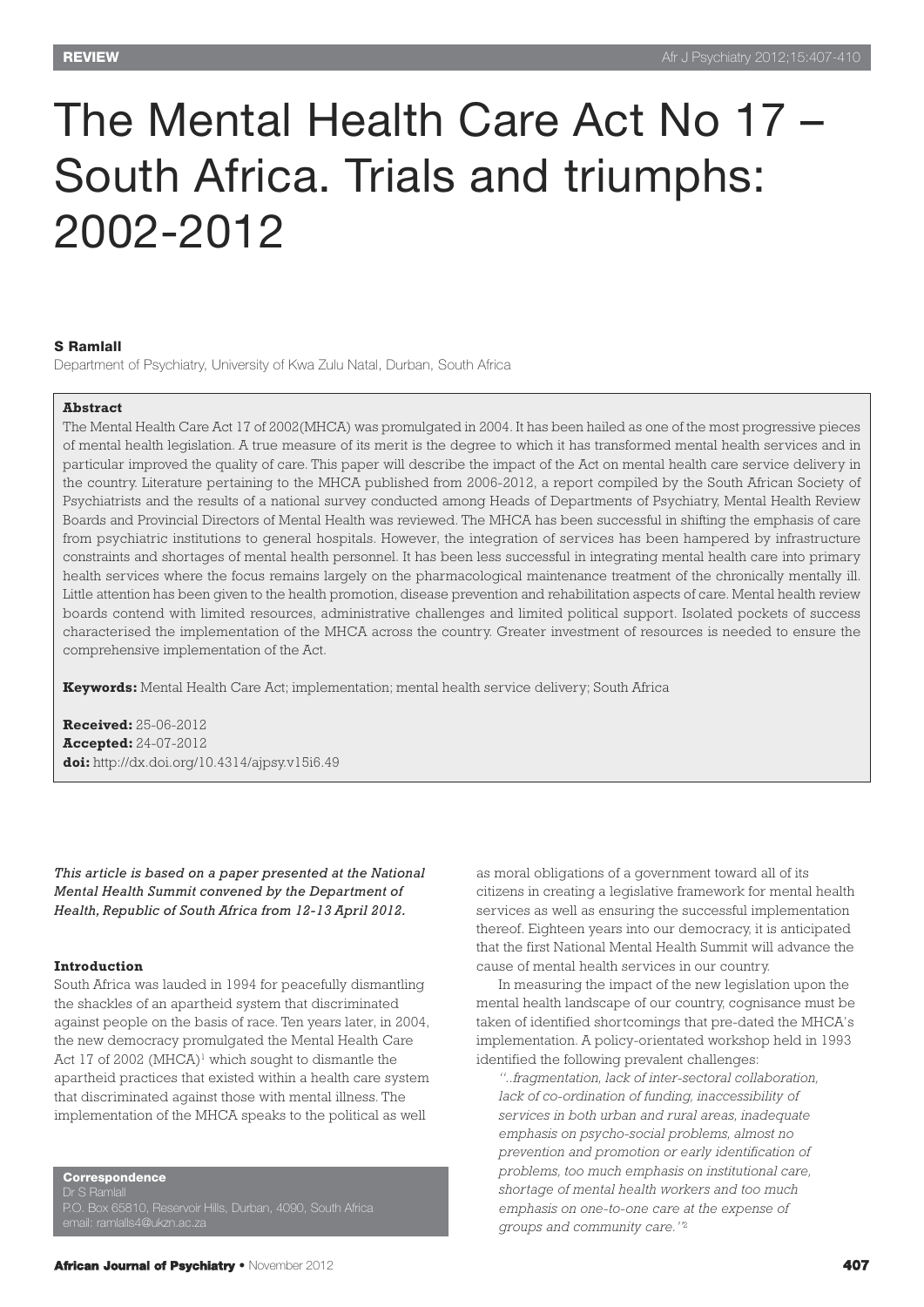The MHCA has been hailed as being one of the most progressive in the world in its legislating of human rights for the mentally ill. A critical word in the Act's title is "care"-this must be our guiding ethos.' <sup>3</sup> To what extent has it succeeded in improving the quality of care of the mentally ill?

# **Evaluation**

Three main sources of information were used to evaluate the impact of the Act:

#### *Published literature:*

17 relevant publications from February 2006-February 2012.

# *Surveys:*

2 surveys of opinion and experience conducted countrywide i.e.: A report compiled by the South African Society of Psychiatrists (SASOP) (Unpublished, 2011) and a survey of academic heads of departments of psychiatry, provincial directors of mental health as well as chairpersons of Review Boards conducted in March 2012; information was received from 6 of 9 Provinces.

# *Anecdotal evidence:*

This is based on experiences of implementation at a provincial level.

It is acknowledged that vast discrepancies exist in resources and services between and within provinces4 which cannot be adequately captured in this paper.

### **Triumphs and trials**

#### *Clinical*

The Act tasks every organ of state responsible for health to implement the Act to ensure that mental health services are provided equitably and efficiently yet no provision was made for how this is to be achieved. Implementation of the Act has been haphazard and dominated by acute care with neglect of the promotion, prevention and rehabilitation components of care.

# *Community based care*

Historically mental health services revolved around large mental institutions, stand-alone clinics and an emphasis on psychopharmacological care. A comprehensive, integrated, co-ordinated community-based mental health service at all levels was proposed in 19975 and incorporated into the MHCA. The enforced integration of mental health into the general health system has been a welcome move that promotes de-stigmatization. Eighty-three percent of hospitals surveyed in KwaZulu Natal reported that the Act had improved mental health care through the protection of rights, the provision of least restrictive care and reduction of discrimination. <sup>6</sup> Isolated reports from other provinces confirmed that accessibility of mental health services and quality of care had been enhanced. However, integration appears to have been focussed largely at district and regional hospital level to the neglect of community and Primary Health Care (PHC) services. Further, despite a prevalence of 16.5% per annum of common mental disorders in our country<sup> $7$ </sup>, the implementation of the Act

appears to have focused clinical attention predominantly on the severely mentally ill and emergency psychiatry.<sup>6,8</sup> This is contrary to the optimal mix of services recommended by the WHO9 which highlights that the greatest quantity and frequency of need is at the community level where services are the least expensive. A review of community psychiatric services in Southern Gauteng, revealed that primary health clinicians played no active role in the management of the mentally ill with care being supplied mainly by mental health professionals. Psychopharmacological treatment was the sole modality of treatment at the majority of clinics and where multi-disciplinary team members were present, only 0.2% of users had access to them. Insufficient numbers of community clinics failed to meet the local needs or fulfil the basic principles of community psychiatry as well as legislative and policy requirements. 10

In the North West province<sup>11</sup> general satisfaction was reported by patients and staff with the following crucial areas highlighted as requiring attention: human and physical resource constraints, specialised and individualised mental health services vs integration into 'supermarket' services, training needs, negative attitudes towards mental health and a lack of teamwork, integration and co-ordination. The need for active political support, managerial support and the provision of the necessary resources were also identified as being critical to the success of the implementation of the Act. <sup>11</sup> In KZN, it was noted that 'decentralized' mental health services translated largely to the provision of emergency psychiatry and the provision of medication to stable, chronically-ill patients. The researchers called for an injection of mental health resources into the Primary Health Care (PHC) package and more efficient use of existing resources. <sup>8</sup> These findings suggest that the much-needed transformation of community psychiatric services has not materialised.

# **Access and integration into general health**

A review of involuntary applications to a Gauteng Mental Health Review Board (MHRB) in 2008 confirmed that significant progress had been made in this regard. The need for massive education of public and professionals, and financial investment by the Department of Health (DOH) to improve human resources and infrastructure was reiterated. <sup>12</sup> The call for greater assistance with implementation<sup>6</sup> has been echoed across the country, with the following identified challenges impeding optimum service delivery: lack of proper facilities, bed shortages, staff shortages (Nurses, Psychiatrists, Occupational Therapists, Social Workers, Psychologists), challenges relating to the MHCA forms, availability of psychotropic medication, difficulties with the South African Police Services(SAPS), and problems with MHRBs which ranged from them being non-functional to dysfunctional and included fractious relations between Board members and health professionals.

# **Resource constraints**

'Wherever you go, demand exceeds capacity'<sup>13</sup> and successful implementation hinges on the systematic addressing of the lack of resources. <sup>14</sup> The call for a 'substantial injection of financial and human resources' <sup>15</sup> to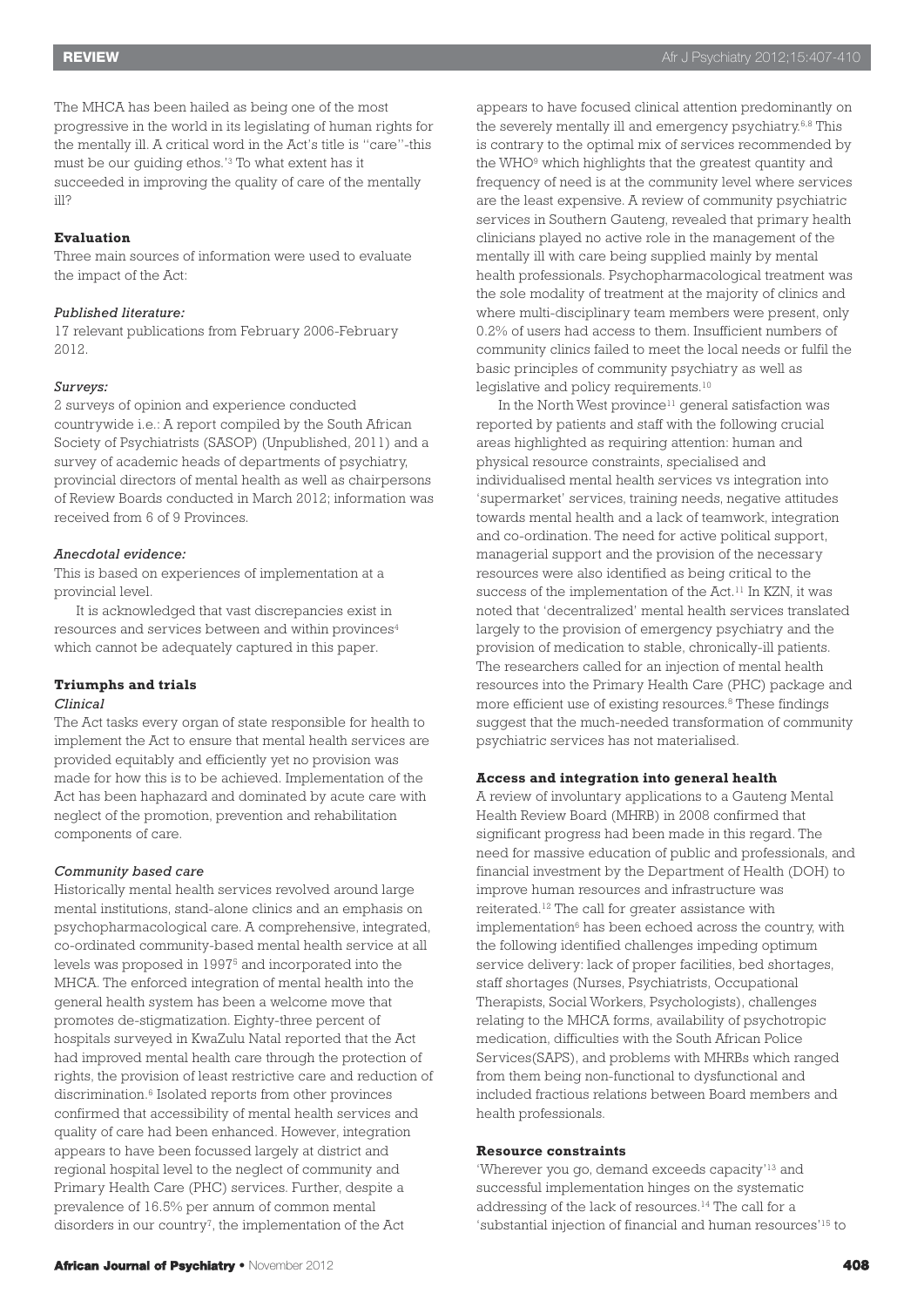support the implementation of the MHCA has been a common plea. The median percentage of health expenditures dedicated to mental health is 0.5% in low income countries and  $5.1\%$  in high income countries<sup>16</sup> and in KZN the figure is 0.03%-a figure that had not increased over a 10 year period spanning the implementation of the Act. <sup>6</sup> In KZN, a mean increase of 10.2% per annum in budget allocations was made to general hospitals as opposed to 3.8% to public psychiatric hospitals over the same period; in addition , four out of six psychiatric but no general hospitals saw a reduction in their allocations. <sup>17</sup> Such discriminatory practices portend a poor prognosis for mental health in our country.

The integration of mental health into general health has precipitated an infrastructure crisis with respect to a shortage of both acute and chronic beds throughout the country, undermining the successful implementation of the Act. KZN has been reported to have 25% of the acute mental health beds required to comply with national norms. <sup>17</sup> The implementation of the Act without due consideration being given to the infrastructure requirements resulted in hospitals being left to manage potentially dangerous patients in sub-optimum clinical environments: More than sixty percent of hospitals did not have adequate facilities to fulfil the legislative requirements, 41.7% admitted Mental Health Care Users (MHCU) to general medical or surgical wards and only 27.8% had a dedicated psychiatric unit. Common complaints related to the lack of sufficient beds, seclusion rooms and staff to accommodate the clinical demand and the challenges of managing disruptive patients in a general hospital setting. The lack of seclusion facilities posed another major challenge with more than half (55.6%) of designated hospitals having no seclusion facility. Those with seclusion facilities were dissatisfied with the infrastructure or the number of facilities, with five hospitals using inadequately refurbished wards or medical isolation units as 'seclusion' facilities. 6

Similar challenges were echoed by practitioners surveyed from around the country who identified overcrowding in specialized hospitals, the use of old and dilapidated buildings, the lack of suitable facilities for MHCUs in general hospitals, the shortage of beds, acute admission wards that posed serious health and safety hazards, the inability to separate male and female patients and the lack of seclusion facilities rooms as ongoing challenges that compromised their ability to honour the standards and values enshrined in the Act.

A quantitative and qualitative shortage of human resources is also stifling service provision countrywide. KZN has  $25\%$  of psychiatrists required by norms<sup>17</sup>, and  $70\%$ of its hospitals did not have the necessary medical or nursing staff to provide an adequate service. 6

A recent survey revealed that workplace stress, just one indicator of the mental ill-health of our nation, costs SA about R3-billion a year. <sup>18</sup> Mental illness existed long before the scourges of leprosy, syphilis, herpes, Tuberculosis and HIV and it's social, economic and health burden threatens to surpass the ravages wrought by the HIV/AIDS pandemic! Unfortunately it has not enjoyed commensurate political and economic backing.

#### **Administration**

The least popular and most controversial aspect of the Act has been its administrative burden. The mountain of paperwork involved has challenged the administrative capacity of most hospitals that are unable to manage the paper trail. Forty four percent of hospitals were not forwarding their forms to the MHRB. <sup>6</sup> A proposal for a comprehensive revision of the forms has been submitted by the South African Society of Psychiatrists (SASOP) and implementation of the changes is pending.

# **Mental Health Review Boards**

MHRBs have been designated to provide a 'critical and legally-specified role' <sup>19</sup> to guide and support the hospitals and protect the rights of MHCUs by investigating abuse, neglect and exploitation. <sup>1</sup> They are ideally and strategically placed between consumers and clinicians as well as the Health Ministry and Judiciary to advocate for mental health as well. <sup>6</sup> With the exception of the experience of the 'trendsetting' Western Cape MHRB, MHRBs generally labour under the challenges of budgetary constraints, poor administrative and political support, a lack of basic resources to conduct business as well as the challenges and limitations of the services that they are tasked to oversee. Procedurally they are expected to report directly to their provincial health ministers who refuse to meet with them. Activity levels vary with 80% of KZN hospitals not having had a single visit in a 6 month period. MHRBs were generally perceived as being unhelpful in addressing practical issues, difficult to communicate with and lacking power to meaningfully contribute to transformation of neglected services. <sup>6</sup> Problems pertaining to poor clinician-review board relations ('obstructive and dismissive of clinicians'), remuneration, training, supervision and professional boundaries of MHRB members were highlighted. The limited powers accorded to the Board rendered them ineffective in summoning investigations in cases of abuse and exploitation. Despite these challenges, reports of well-functioning boards, committed to championing mental health and taking initiatives to promote and advocate for mental health bear testimony to their potential to fulfil their legislated responsibility if they were appropriately supported and resourced.

# **Human rights violations**

The Act dedicates an entire chapter to the rights and duties pertaining to the Mental Health Care User (MHCU). Major criticism of previous legislation has been the 'paternalistic' attitude towards users. Involuntary detention processes draw much criticism and human resource and infrastructure constraints at institutions threaten to violate the very rights that the MHCA seeks to uphold. <sup>20</sup> Users perceive that their rights are infringed upon during acute episodes of illness with methods of containment often seen as punitive rather than therapeutic. <sup>21</sup> "*There are laws, regulations, principles and ethical codes….The tragedy is lack of implementation, compliance, enforcement and oversight bodies to ensure that these benefit mental health care users*."22 An exception appears to be the Western Cape MHRB which reported a 'quantum leap forward all round' in users' and providers' knowledge of the Act.<sup>13</sup>

The media has highlighted appalling conditions that exist